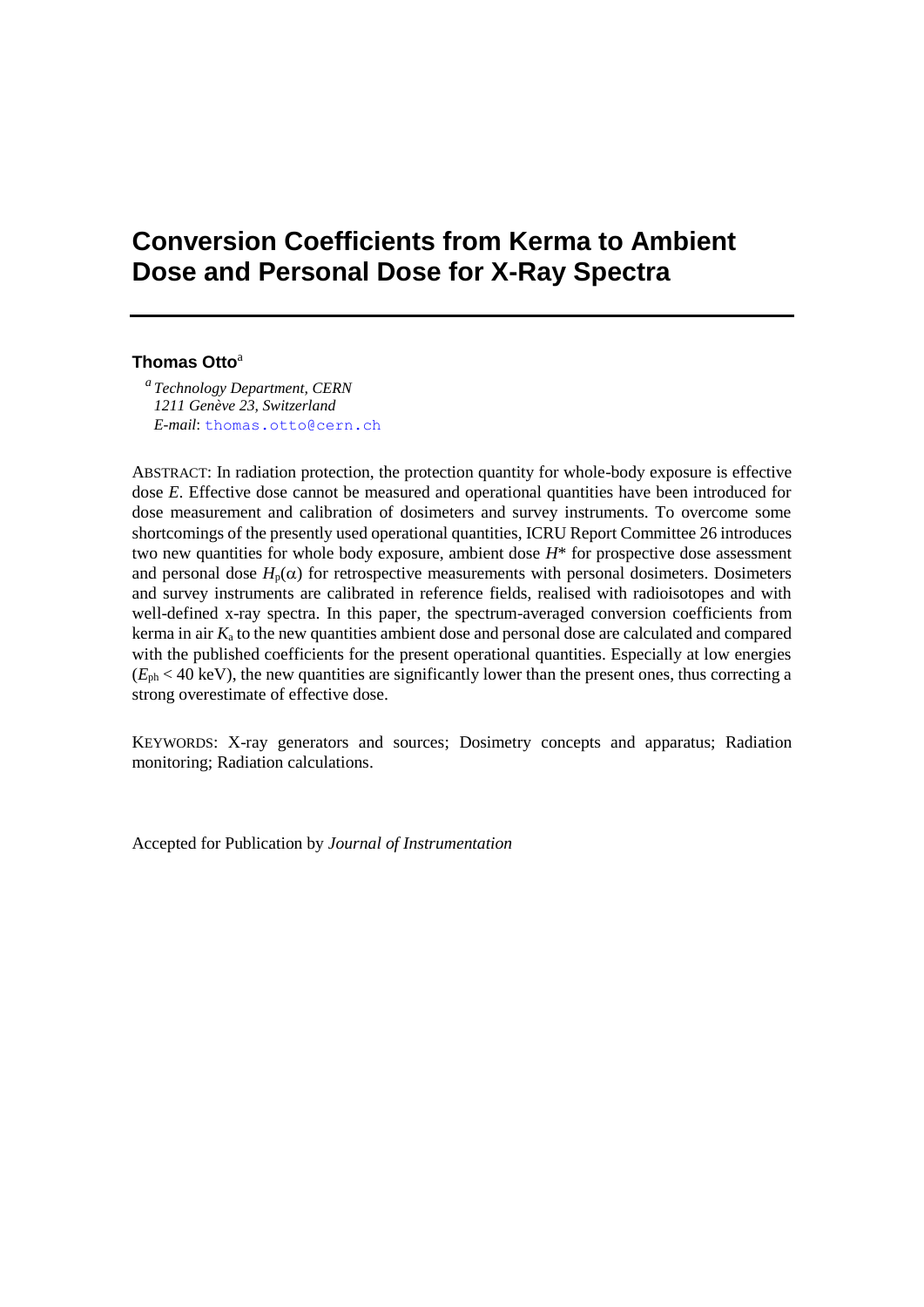#### **Contents**

| 1. Introduction                                                                 |                        |
|---------------------------------------------------------------------------------|------------------------|
| 2. X-ray spectra for calibration of dosimeters, survey instruments and monitors | 3                      |
| 3. Calculation of conversion coefficients                                       | $\boldsymbol{4}$       |
| 4. Results                                                                      | $\boldsymbol{\Lambda}$ |
| 5. Discussion                                                                   | 10                     |

#### **1. Introduction**

In radiation protection, *protection quantities* are defined to express in a convenient way the radiation risk to persons. The protection quantity for exposure of the whole body is *effective dose, E*, defined as the sum of absorbed dose over 15 tissues (or organs)  $D_{T,R}$ , weighted for the relative sensitivity of the tissue ( $w_T$ ) and the effectiveness of the radiation type ( $w_R$ ) [1]:

$$
E = \sum_{R} \sum_{T} w_{T} w_{R} D_{T,R} \tag{1}
$$

*Effective dose* is defined over the extended volume of the whole body and not directly measurable. Numerical values of *E* and conversion coefficients from field quantities (such as fluence  $\phi$  or kerma  $K_a$ ) are evaluated with Monte-Carlo radiation transport calculations on mathematical anthropomorphic phantoms [2],[3].

The International Commission on Radiation Units and Measurements (ICRU) defines measurable *operational quantities* for radiation protection. Presently, two operational quantities are defined for dose assessment of whole-body exposures: *ambient dose equivalent H\**(10) for prospective assessments of radiation exposure at workplaces and in the environment with survey instruments and *personal dose equivalent*  $H_p(10,\alpha)$  for retrospective assessment of dose received by a person with personal dosimeters. Both quantities have in common that they are evaluated in 10 mm depth within a reference phantom. Conversion coefficients to the operational quantities are evaluated by radiation transport calculation in the ICRU sphere or in slab- and cylinder phantoms, the latest numerical values have been published jointly in ICRP Report 74 [4] and ICRU Report 57 [5].

The operational quantities  $H^*(10)$  and  $H_p(10, \alpha)$  have a number of shortcomings rooted in their definition, because a measurement in a reference depth of 10 mm cannot properly represent the complexity of the human body with organs seated at different depths. Figure 1 shows the comparison between effective dose *E* for photons in Anterior-Posterior (AP) orientation (irradiation from the front) and personal dose equivalent  $H_p(10,0^{\circ})$  evaluated with the kermaapproximation as in the official tabulations [4],[5] and with transport of secondary particles. The energy dependence of ambient dose equivalent  $H^*(10)$  is very similar and would be indistinguishable on the scale of the plot. It is visible that the operational quantities for photons defined in 10 mm depth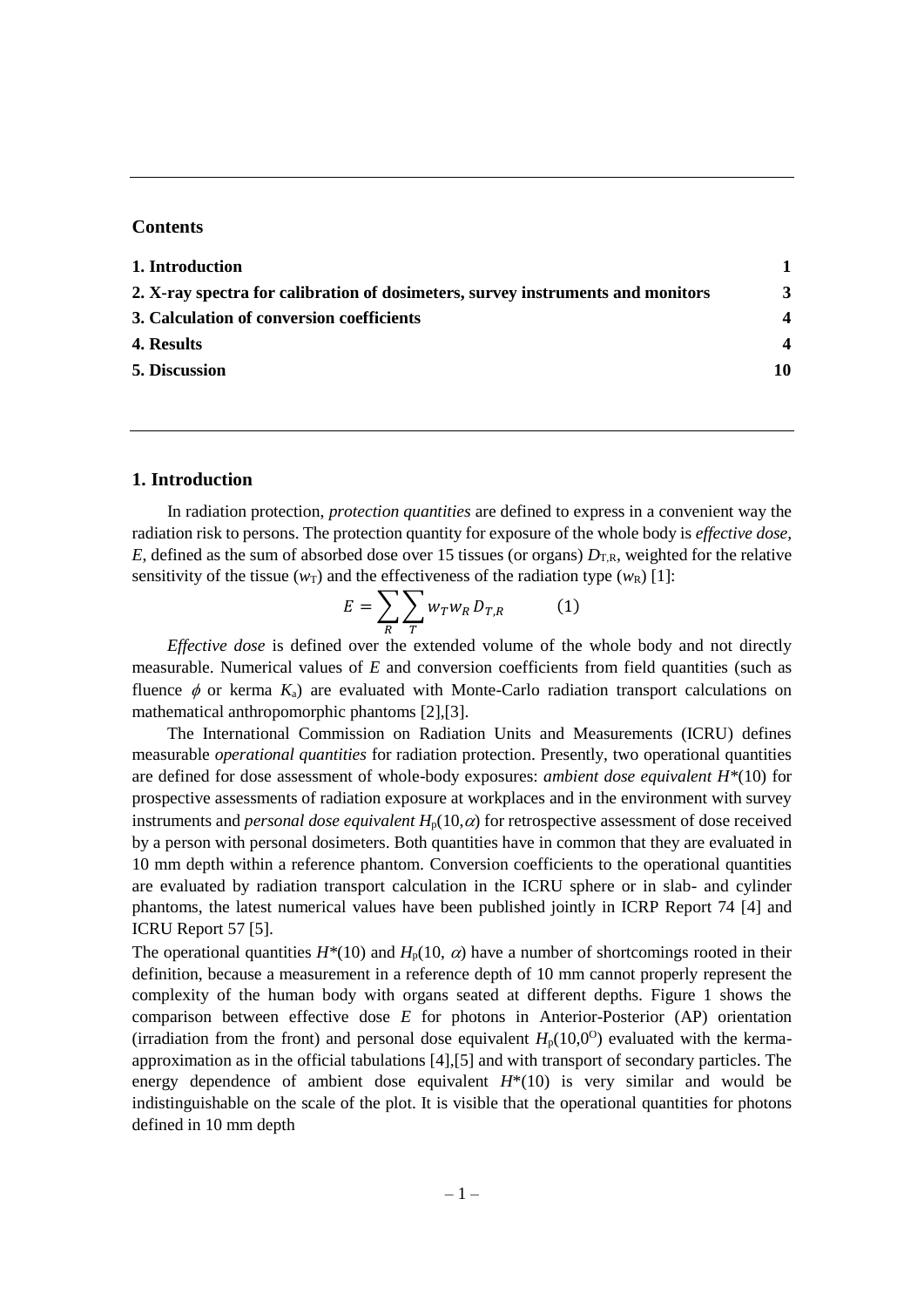- overestimate the protection quantity for low photon energies  $(E_{ph} < 40 \text{ keV})$
- overestimate the protection quantity for high photon energies  $(E_{ph} > 3 \text{ MeV})$  in the kerma-approximation
- underestimate the protection quantity for high photon energies ( $E_{ph} > 3$  MeV) when correctly calculated with secondary particle transport.



**Figure 1.** Effective dose per unit fluence in AP orientation *E*(AP) (continuous line), personal dose equivalent  $H_p(10,0^0)$  per unit fluence as published, calculated in kerma-approximation (dotted line), personal dose equivalent  $H_p(10,0^0)$  per unit fluence calculated with full electron transport (dashed line). On this scale, the corresponding curves for ambient dose equivalent *H*\*(10) are indistinguishable from the ones for  $H_p(10,0^0)$ .

The ICRU has tasked Report Committee (RC) 26 to propose a redefinition of operational quantities [6], [7]. The committee proposes to introduce operational quantities directly based on the corresponding protection quantity. For the prospective assessment of whole-body doses at workplaces and in the environment, ambient dose *H*\* is defined for a specified particle type and energy as the maximum value of effective dose *E* for different orientations of the radiation field (AP, LLAT, RLAT, PA, ROT, ISO) with respect to the body. For retrospective assessments of whole-body dose received, and for the calibration of personal dosimeters, the quantity personal dose  $H_p(\alpha)$  is defined for an incident angle  $\alpha$  normal to the vertical axis of the body. The conversion coefficients for the operational quantities  $H^*$  and  $H_p(\alpha)$  are calculated within the same numerical phantoms as the protection quantities [2]. By definition, their numerical values are equal to those of the protection qualities for certain energies and angles.  $H_p(0^{\circ})$  is numerically equivalent to  $E(AP)$ . For photons,  $H^*$  is numerically equivalent to  $E(AP)$  and to  $H_p(0^{\circ})$  for energies  $E_{ph} \leq 6$  MeV.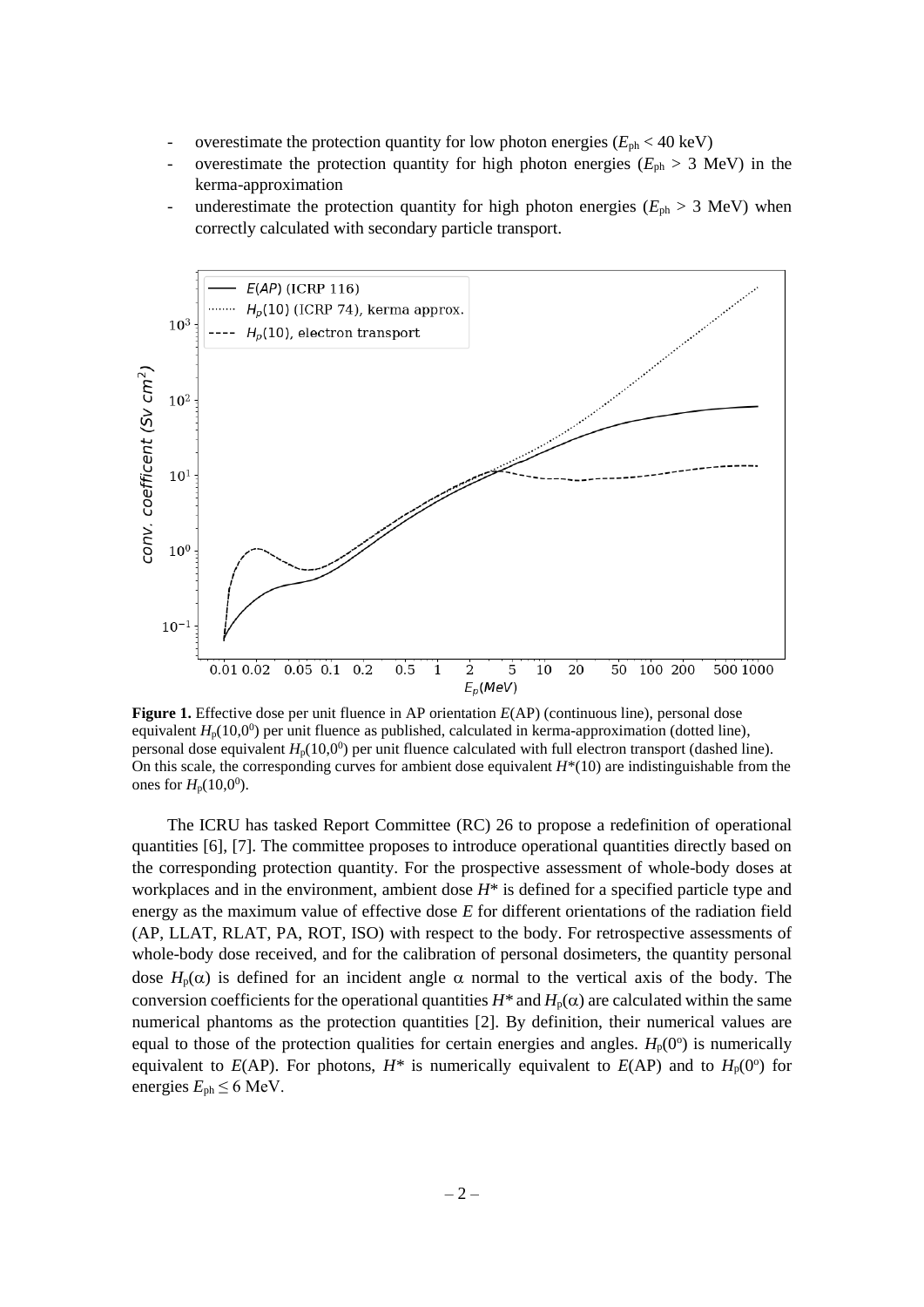Figure 2a shows the energy dependence of the conversion coefficients from kerma in air *K*<sup>a</sup> to ambient dose equivalent  $h_k^*(10, E)$  and to ambient dose  $h_k^*(E)$  for the energy range of interest. For nearly all energies,  $h_k^*(10, E) > h_k^*(E)$ , with exception for very low energies (Figure 2b). The difference at very low energies is due to the contribution of the tissue 'skin' to effective dose *E* and thus to  $H^*$  and  $H_p(\alpha)$ : in contrast to a target at 10 mm depth, skin is receiving dose at even the lowest photon energies.



**Figure 2a.** Conversion coefficients from photon kerma in free air  $K_a$  to ambient dose equivalent  $H^*(10)$  (blue line) and ambient dose *H*\* (orange line).  $h_k^*(10, E) > h_k^*(E)$  for most of the energy range

**Figure 2b.** As figure 2a, in the energy range between 5 keV and 12 keV.  $h_k^*(10, E) < h_k^*(E)$  for  $E_{ph} < 10$  keV

From the relation between the monoenergetic conversion coefficients one can expect that the conversion coefficients for x-ray spectra are higher for the presently used quantities  $H^*(10)$ and  $H_p(10,\alpha)$  than for the proposed quantities  $H^*$  and  $H(\alpha)$ , with exception for the qualities with the lowest tube potentials.

#### **2. X-ray spectra for calibration of dosimeters, survey instruments and monitors**

Radiation protection dosimeters and survey instruments for photons are calibrated with reference radiations from X-ray generators and from radioisotope sources, described in standard ISO 4037-1 [8]. Different series of x-ray spectra are defined by the x-ray tube potential, the filtration and the 1st and 2nd half-value layers of the spectrum. The narrow-spectrum series (Nseries), is frequently used for calibration of radiation protection instruments and dosimeters, but the standard also lists a wide-spectrum series (W-series), a high air-kerma series (H-series) and a low air-kerma series (L-series). A German standard, DIN 6818-1 [9], defines series of x-ray spectra with identical definition, but for a few more tube voltages (A-, B-, C-Series).

X-ray qualities for the calibration of monitoring instruments in radiation diagnostics are defined in an analogous way in the international standard IEC 61267 [10]. It contains the definitions for the RQR-, RQA and RQT-series as surrogates for diagnostic radiation fields. The spectra are shaped such that they approximate x-ray spectra emitted by diagnostic units. While the radiation qualities IEC 61267 are not used primarily for the calibration of radiation protection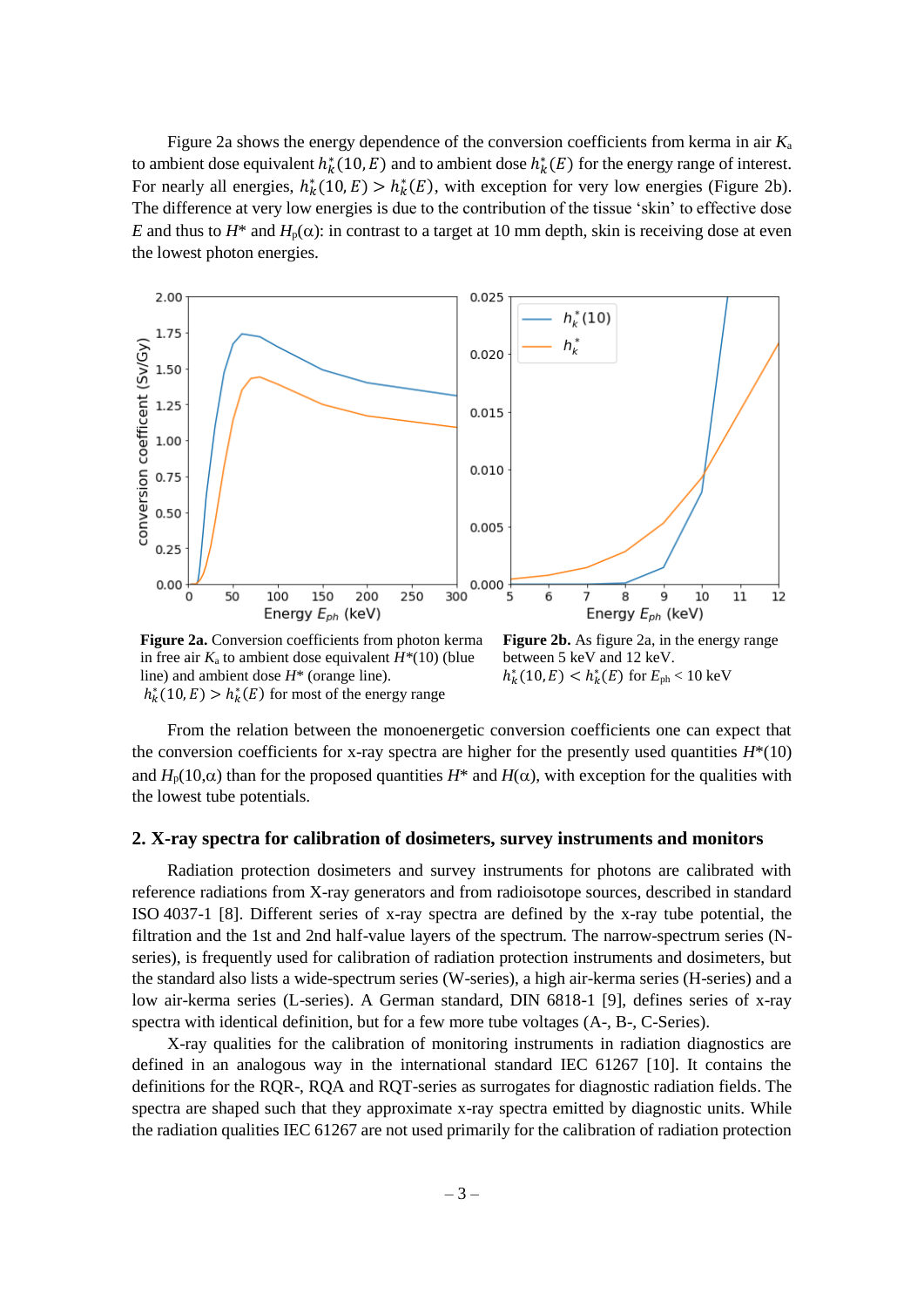instruments, they are of interest to assess the exposure of medical personnel during diagnostic procedures and technical personnel during type testing and calibration.

Kerma-to-dose conversion coefficients for these spectra are tabulated for the present operational quantities  $H_p(10,\alpha)$  and  $H^*(10)$  in [11], [12]. Generally, the conversion coefficient  $c_k(S)$  from kerma to a quantity *C* for a radiation quality *S* with fluence spectrum  $\phi_{E_p}^S(E_p)$  can be calculated by the expression

$$
c_k(S) = \frac{\int \phi_{E_p}^S(E_p) k_{\phi}(E_p) c_k(E_p) dE_p}{\int \phi_{E_p}^S(E_p) k_{\phi}(E_p) dE_p},
$$
\n(2)

where  $c_k(E_p)$  are the monoenergetic conversion coefficients from kerma to quantity *C*. The integral is taken over the energy range covered by the fluence spectrum. The German National Standards Laboratory PTB makes fluence spectra  $\phi_{E_p}^S(E_p)$  and kerma-weighted fluence spectra  $\phi_{E_p}^S(E_p) \cdot k_\phi(E_p)$  for most of the radiation qualities listed in [12] available on its website [13]. With these data, the conversion coefficients from kerma in air  $K_a$  to  $H^*$ ,  $H_p$  were calculated for the series of x-ray qualities for calibration of radiation protection instruments and diagnostic monitors according to Equation 2.

#### **3. Calculation of conversion coefficients**

For the numerical evaluation of (2) with tabulated data the integrals must be discretised. The x-ray spectra from PTB [13] are tabulated with a resolution between 0.2 keV and 1.0 keV. The values of the conversion coefficients from kerma in air  $K_a$  to  $H^*$  and  $H_p$  can be calculated from the conversion coefficients from fluence published in [6] and kerma-to-fluence conversion coefficients from [4], [5]. Tables with conversion coefficients from Kerma to  $K_a$  to  $H^*$  and  $H_p$  will be published in the forthcoming ICRU report. The conversion coefficients were interpolated by a cubic spline function on a logarithmic energy scale to match the resolution of the x-ray spectra. For this purpose, the scipy [14] library routine interpolate.interp1d was used. The integrals were evaluated by Simpson's rule with the library routine integrate.simps.

As a quality check, the conversion coefficients for  $H^*(10)$  and  $H_p(10, \alpha)$  were calculated with the algorithm described above and compared with the results published in [12]. The differences are generally lower than 1 percent. Only for x-ray spectra with the lowest tube voltages, for example N10, deviations of up to 4.5 % are observed, owing to the different interpolation- and integration algorithms.

#### **4. Results**

In this section, the conversion coefficients from kerma in air  $K_a$  to Ambient dose  $h^*(S)$  and to personal dose  $h<sub>p</sub>(S, \alpha)$  are presented for each spectrum *S* from a series of x-ray qualities (spectra). They are quoted with two significant digits because they are based on monoenergetic coefficients [6] with this precision. In the energy range of interest, the conversion coefficients for ambient dose  $h^*(S)$  are numerically equivalent to those for personal dose  $h_p(S, 0^{\circ})$  and are quoted in the same column with the title  $h_p^*(S,0)$ . Conversion coefficients with a numerical value of less than 10-4 are not listed.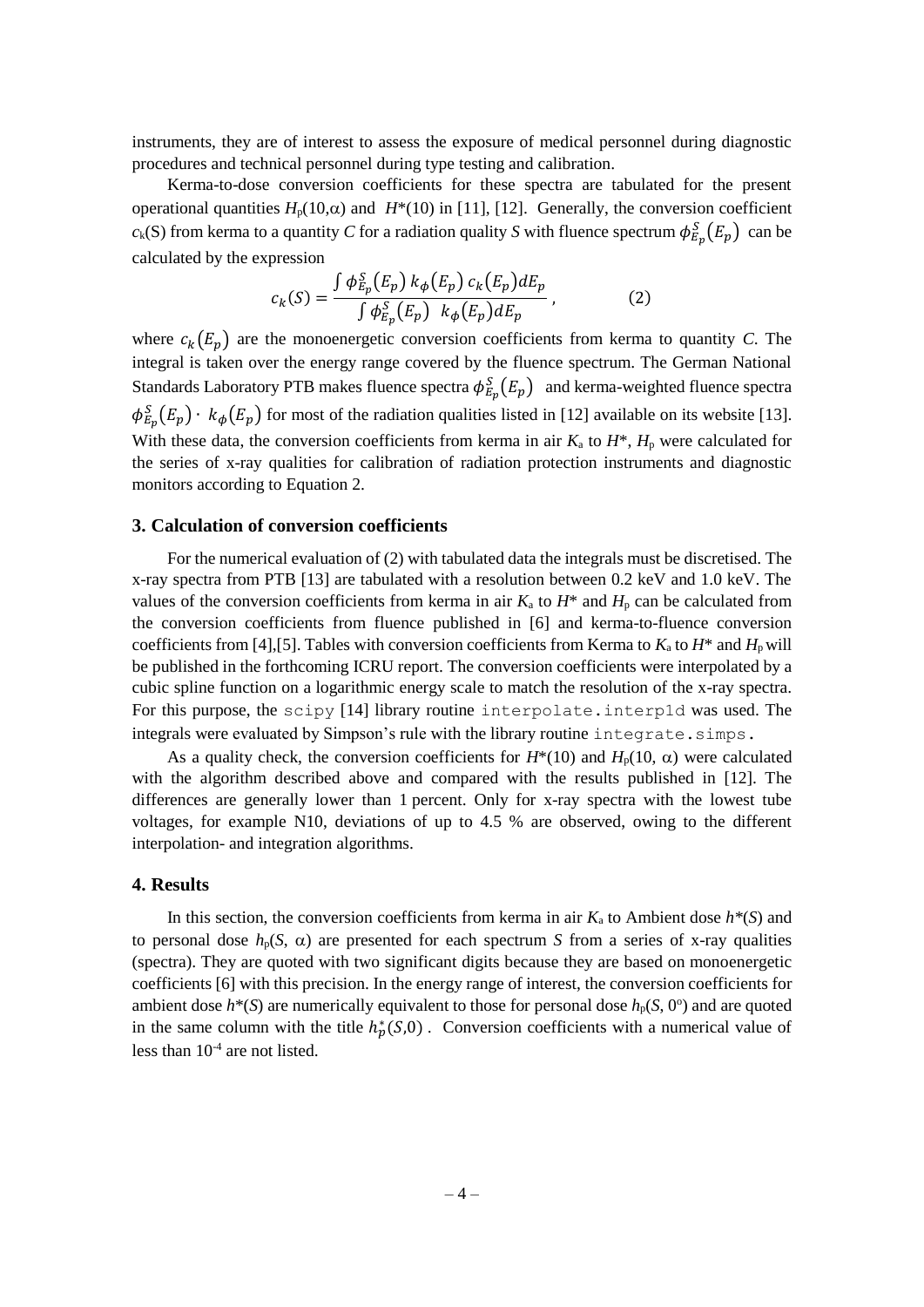#### **4.1 Radiation Qualities from ISO 4037-1**

The standard ISO 4037-1 contains spectra for the calibration of radiation dosimeters and survey instruments. The narrow-spectrum series of x-ray qualities is frequently used for typetesting and calibration of radiation protection dosimeters and survey instruments. For convenience, conversion coefficients for the radioisotope spectra S-Cs and S-Co from the standard for the radiation from <sup>137</sup>Cs and <sup>60</sup>Co were added to table 1.

**Table 1:** Spectrum-averaged conversion coefficients from kerma to the new operational quantities Ambient dose  $h_k^*(S, 0^\circ)$ , and personal dose  $h_p(S, 0^\circ)$  for radiation spectra from the series of Narrow-spectrum (N) qualities from [8]. The kerma-weighted fluence spectra are taken from [13]. Conversion coefficients for radioisotope qualities S-Cs and S-Co are added.

| Spectrum | $E_{\rm avg}$ | $h_p^*(S,0)$ | $h_p(S, 15)$ | $h_p(S,30)$ | $h_p(S, 45)$ | $h_p(S, 60)$ | $h_p(S, 75)$ | $h_p(S,90)$ | $h_p(S, 180)$ | $h_p(S, ROT)$ | $h_p(S,ISO)$ |
|----------|---------------|--------------|--------------|-------------|--------------|--------------|--------------|-------------|---------------|---------------|--------------|
| S        | (keV)         | (Sv/Gy)      | (Sv/Gy)      | (Sv/Gy)     | (Sv/Gy)      | (Sv/Gy)      | (Sv/Gy)      | (Sv/Gy)     | (Sv/Gy)       | (Sv/Gy)       | (Sv/Gy)      |
| $N-10$   | 8.5           | 0.0039       | 0.0040       | 0.0038      | 0.0033       | 0.0028       | 0.0021       | 0.0013      | 0.0017        | 0.0023        | 0.0020       |
| $N-15$   | 12.3          | 0.022        | 0.022        | 0.020       | 0.017        | 0.013        | 0.0094       | 0.0057      | 0.0033        | 0.0099        | 0.0084       |
| $N-20$   | 16.3          | 0.061        | 0.060        | 0.056       | 0.048        | 0.038        | 0.026        | 0.016       | 0.0064        | 0.027         | 0.022        |
| $N-25$   | 20.3          | 0.13         | 0.13         | 0.12        | 0.10         | 0.083        | 0.057        | 0.035       | 0.017         | 0.058         | 0.047        |
| $N-30$   | 24.6          | 0.23         | 0.23         | 0.22        | 0.19         | 0.15         | 0.11         | 0.07        | 0.05          | 0.11          | 0.089        |
| $N-40$   | 33            | 0.53         | 0.52         | 0.49        | 0.43         | 0.36         | 0.26         | 0.17        | 0.19          | 0.28          | 0.22         |
| $N-60$   | 48            | 1.03         | 1.00         | 0.96        | 0.85         | 0.73         | 0.55         | 0.40        | 0.56          | 0.62          | 0.49         |
| $N-80$   | 65            | 1.37         | 1.35         | 1.29        | 1.16         | 1.00         | 0.78         | 0.58        | 0.88          | 0.89          | 0.71         |
| $N-100$  | 83            | 1.42         | 1.41         | 1.34        | 1.22         | 1.06         | 0.85         | 0.64        | 0.98          | 0.96          | 0.77         |
| $N-120$  | 100           | 1.38         | 1.37         | 1.30        | 1.20         | 1.05         | 0.85         | 0.64        | 0.97          | 0.95          | 0.77         |
| $N-150$  | 118           | 1.33         | 1.32         | 1.24        | 1.16         | 1.02         | 0.84         | 0.63        | 0.94          | 0.93          | 0.75         |
| $N-200$  | 165           | 1.22         | 1.21         | 1.15        | 1.07         | 0.96         | 0.80         | 0.61        | 0.89          | 0.87          | 0.70         |
| $N-250$  | 207           | 1.16         | 1.15         | 1.10        | 1.03         | 0.93         | 0.78         | 0.60        | 0.87          | 0.84          | 0.69         |
| N-300    | 248           | 1.12         | 1.12         | 1.07        | 1.01         | 0.91         | 0.78         | 0.60        | 0.85          | 0.82          | 0.68         |
| $S-Cs$   | 662           | 1.01         | 1.02         | 0.99        | 0.95         | 0.89         | 0.78         | 0.65        | 0.84          | 0.81          | 0.70         |
| S-Co     | 1225          | 1.00         | 1.00         | 0.98        | 0.95         | 0.90         | 0.82         | 0.72        | 0.87          | 0.84          | 0.74         |

Figures 3- 6 in this section show for selected radiation qualities *S* the fluence spectrum  $\phi_{E_p}^S(E_p)$ , the fluence spectrum weighted by the conversion coefficients to ambient dose equivalent  $\phi_{E_p}^S(E_p) \cdot k_\phi(E_p) \cdot h_k^*(10, E)$  and to ambient dose  $\phi_{E_p}^S(E_p) \cdot k_\phi(E_p) \cdot h_k^*(E)$ . The fluence spectrum is normalised to unit fluence  $(1 \text{ cm}^{-2})$  and both dose-weighted spectra are normalised to the integral of the present operational quantity  $\int \phi_{E_p}^S(E_p) k_\phi(E_p) h_k^*(10,E) dE_p$ . The purpose of these figures is to illustrate how different parts of the spectrum contribute to the operational quantity, and how the change to the new quantity will lead to lower conversion coefficients, especially for low x-ray tube voltages.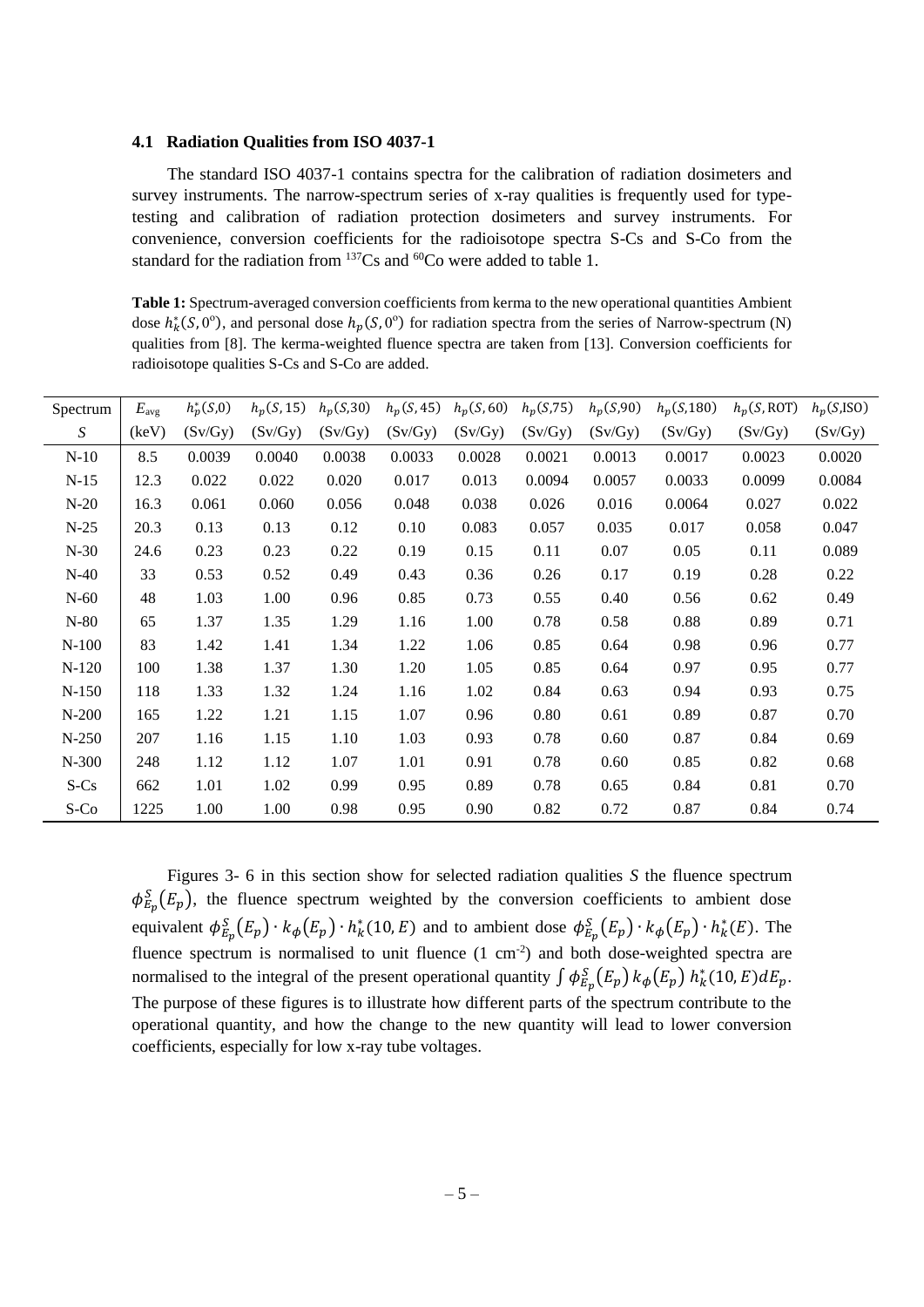

**Figure 3:** Fluence spectrum (blue), ambient dose-equivalent weighted fluence spectrum (orange) and ambient dose weighted fluence spectrum (green) for the N-20 quality from the narrow (N) series. The spectrum weighted with the new conversion coefficients has a strongly reduced amplitude with respect to the present dose-equivalent weighed spectrum. This accounts for the significant overestimation of effective dose by the present operational quantities.



**Figure 4:** Fluence spectrum (blue), ambient dose-equivalent weighted fluence spectrum (orange) and ambient dose weighted fluence spectrum (green) for the N-200 quality from the narrow (N) series. In this energy range, the overestimation of effective dose by the present operational quantity is about 20 %, reflected in the smaller difference between the dose-weighted spectra.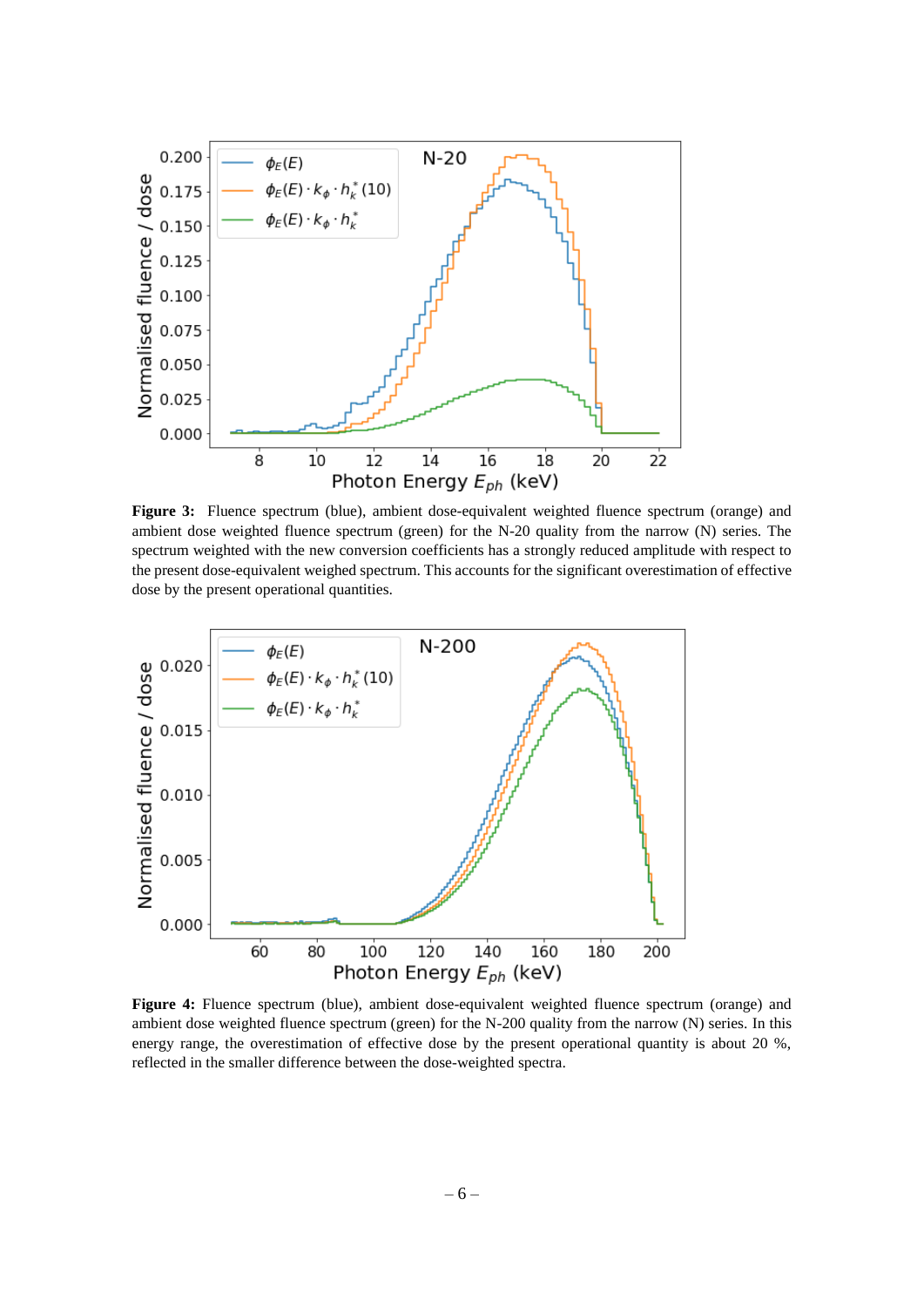| Spectrum | $E_{\text{avg}}$ | $h_p^*(S,0)$ | $h_p(S, 15)$ | $h_p(S,30)$ |         | $h_p(S, 45)$ $h_p(S, 60)$ $h_p(S, 75)$ |         | $h_p(S,90)$ | $h_p(S, 180)$ | $h_p(S, ROT)$ | $h_p(S,ISO)$ |
|----------|------------------|--------------|--------------|-------------|---------|----------------------------------------|---------|-------------|---------------|---------------|--------------|
| S        | (keV)            | (Sv/Gy)      | (Sv/Gy)      | (Sv/Gy)     | (Sv/Gy) | (Sv/Gy)                                | (Sv/Gy) | (Sv/Gy)     | (Sv/Gy)       | (Sv/Gy)       | (Sv/Gy)      |
| $L-10$   | 9.0              | 0.0053       | 0.0053       | 0.0050      | 0.0043  | 0.0036                                 | 0.0026  | 0.0016      | 0.0020        | 0.0029        | 0.0025       |
| $L-20$   | 17.3             | 0.079        | 0.077        | 0.072       | 0.062   | 0.049                                  | 0.034   | 0.021       | 0.008         | 0.034         | 0.028        |
| $L-30$   | 26.7             | 0.30         | 0.30         | 0.28        | 0.25    | 0.20                                   | 0.14    | 0.091       | 0.073         | 0.15          | 0.12         |
| $L-35$   | 30.4             | 0.43         | 0.42         | 0.40        | 0.35    | 0.29                                   | 0.21    | 0.14        | 0.14          | 0.22          | 0.18         |
| $L-55$   | 47.8             | 1.05         | 1.02         | 0.98        | 0.88    | 0.75                                   | 0.57    | 0.41        | 0.57          | 0.64          | 0.51         |
| $L-70$   | 60.6             | 1.34         | 1.31         | 1.25        | 1.12    | 0.96                                   | 0.75    | 0.56        | 0.84          | 0.85          | 0.68         |
| $L-100$  | 86.8             | 1.42         | 1.41         | 1.34        | 1.22    | 1.07                                   | 0.86    | 0.64        | 0.98          | 0.97          | 0.77         |
| $L-125$  | 109.4            | 1.36         | 1.35         | 1.27        | 1.19    | 1.04                                   | 0.85    | 0.64        | 0.96          | 0.94          | 0.76         |
| $L-170$  | 148.5            | 1.25         | 1.24         | 1.18        | 1.09    | 0.98                                   | 0.81    | 0.62        | 0.91          | 0.88          | 0.72         |
| $L-210$  | 184.6            | 1.19         | 1.18         | 1.13        | 1.05    | 0.94                                   | 0.79    | 0.61        | 0.88          | 0.85          | 0.69         |
| $L-240$  | 211.4            | 1.16         | 1.15         | 1.10        | 1.03    | 0.93                                   | 0.78    | 0.60        | 0.86          | 0.84          | 0.68         |

**Table 2:** Spectrum-averaged conversion coefficients from kerma to the new operational quantities Ambient dose  $h_k^*(S, 0^\circ)$ , and personal dose  $h_p(S, 0^\circ)$  for radiation spectra from the series of Low air-kerma rate (L) qualities from [8]. The kerma-weighted fluence spectra are taken from [13].

**Table 3:** Spectrum-averaged conversion coefficients from kerma to the new operational quantities Ambient dose  $h_k^*(S)$ , and personal dose  $h_p(S, 0^{\circ})$  for radiation spectra from the series of Wide-spectrum (W) qualities from [8]. The kerma-weighted fluence spectra are taken from [13].

| Spectrum | $E_{\rm avg}$ | $h_n(S,0)$ |         |         | $h_p(S, 15)$ $h_p(S, 30)$ $h_p(S, 45)$ $h_p(S, 60)$ $h_p(S, 75)$ $h_p(S, 90)$ |         |         |         | $h_p(S, 180)$ | $h_n(S, ROT)$ | $h_n(S,ISO)$ |
|----------|---------------|------------|---------|---------|-------------------------------------------------------------------------------|---------|---------|---------|---------------|---------------|--------------|
| S        | (keV)         | (Sv/Gy)    | (Sv/Gy) | (Sv/Gy) | (Sv/Gy)                                                                       | (Sv/Gy) | (Sv/Gy) | (Sv/Gy) | (Sv/Gv)       | (Sv/Gy)       | (Sv/Gy)      |
| $W-30*$  | 22.9          | 0.18       | 0.17    | 0.15    | 0.12                                                                          | 0.083   | 0.052   | 0.033   | 0.085         | 0.068         | 0.18         |
| $W-40*$  | 29.8          | 0.37       | 0.35    | 0.31    | 0.25                                                                          | 0.18    | 0.12    | 0.11    | 0.19          | 0.15          | 0.37         |
| $W-60$   | 44.8          | 0.87       | 0.84    | 0.75    | 0.63                                                                          | 0.48    | 0.34    | 0.46    | 0.53          | 0.42          | 0.90         |
| W-80     | 56.5          | 1.16       | 1.11    | 1.00    | 0.85                                                                          | 0.66    | 0.48    | 0.71    | 0.75          | 0.59          | 1.19         |
| $W-110$  | 79.1          | 1.38       | 1.32    | 1.20    | 1.04                                                                          | 0.83    | 0.62    | 0.95    | 0.94          | 0.75          | 1.40         |
| $W-150$  | 104.2         | 1.34       | 1.27    | 1.17    | 1.03                                                                          | 0.84    | 0.63    | 0.95    | 0.93          | 0.75          | 1.35         |
| $W-200$  | 137.5         | 1.26       | 1.20    | 1.11    | 0.99                                                                          | 0.82    | 0.62    | 0.92    | 0.90          | 0.72          | 1.27         |
| $W-250$  | 172.3         | 1.20       | 1.14    | 1.06    | 0.95                                                                          | 0.80    | 0.61    | 0.89    | 0.86          | 0.70          | 1.21         |
| W-300    | 205.4         | 1.15       | 1.11    | 1.03    | 0.93                                                                          | 0.79    | 0.61    | 0.87    | 0.84          | 0.69          | 1.16         |

\* These qualities are defined as *B30* and *B40* in [9].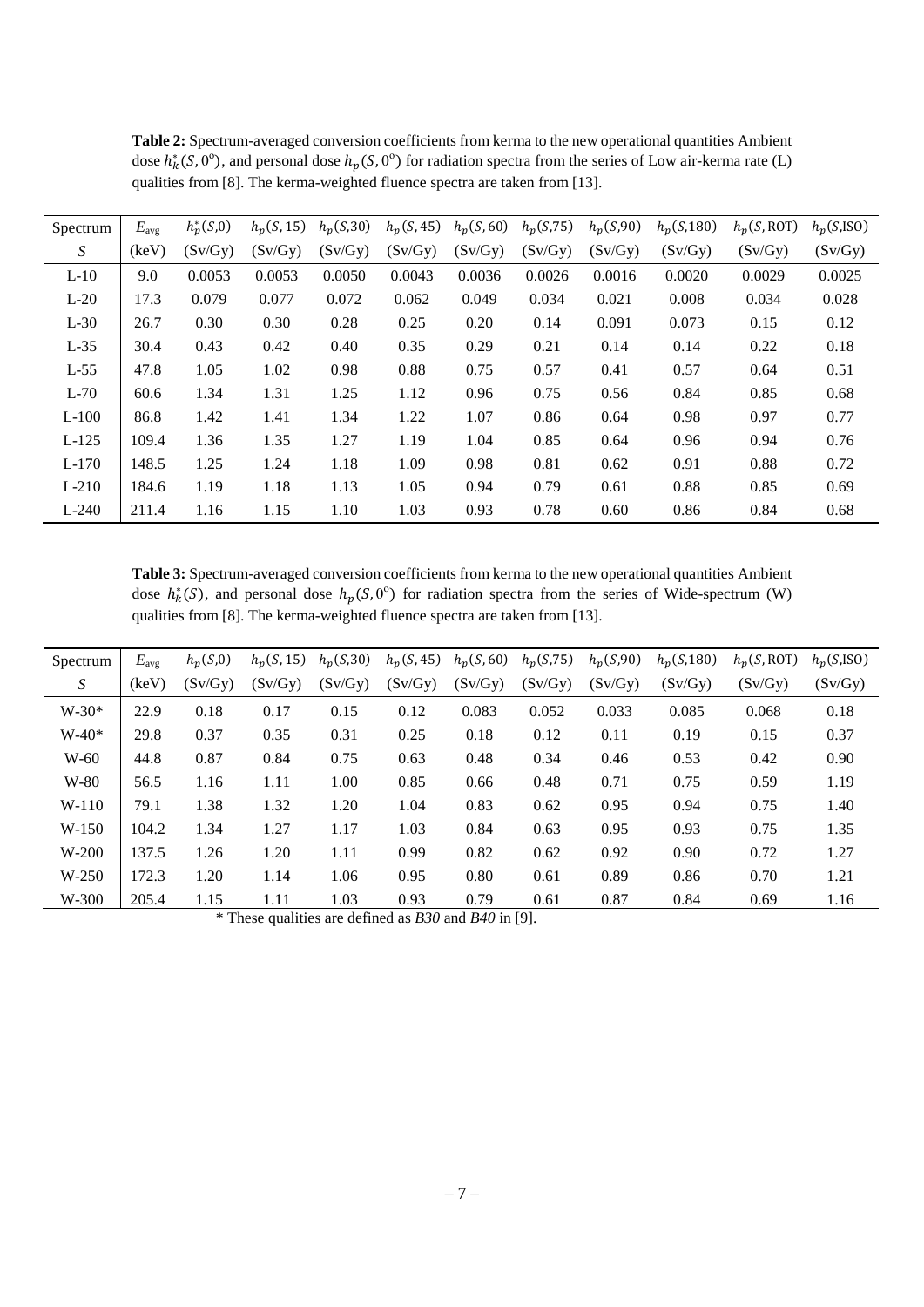| Spectrum | $E_{\text{avg}}$ | $h_p^*(S,0)$ | $h_p(S, 15)$ | $h_p(S,30)$ | $h_p(S, 45)$ | $h_p(S, 60)$ | $h_p(S, 75)$ | $h_p(S,90)$ |         | $h_n(S,180)$ $h_n(S,ROT)$ $h_n(S,ISO)$ |         |
|----------|------------------|--------------|--------------|-------------|--------------|--------------|--------------|-------------|---------|----------------------------------------|---------|
| S        | (keV)            | (Sv/Gy)      | (Sv/Gy)      | (Sv/Gy)     | (Sv/Gy)      | (Sv/Gy)      | (Sv/Gy)      | (Sv/Gy)     | (Sv/Gy) | (Sv/Gy)                                | (Sv/Gy) |
| $H-20$   | 13.1             | 0.024        | 0.023        | 0.021       | 0.018        | 0.014        | 0.010        | 0.0062      | 0.0034  | 0.011                                  | 0.0089  |
| $H-30$   | 19.5             | 0.093        | 0.091        | 0.085       | 0.074        | 0.059        | 0.041        | 0.026       | 0.014   | 0.042                                  | 0.034   |
| $H-40*$  | 25.4             | 0.21         | 0.21         | 0.19        | 0.17         | 0.14         | 0.10         | 0.06        | 0.05    | 0.10                                   | 0.082   |
| $H-60$   | 38.0             | 0.58         | 0.57         | 0.54        | 0.48         | 0.40         | 0.30         | 0.20        | 0.25    | 0.32                                   | 0.26    |
| $H-80*$  | 48.8             | 0.90         | 0.88         | 0.84        | 0.75         | 0.64         | 0.49         | 0.35        | 0.48    | 0.54                                   | 0.43    |
| $H-100$  | 57.3             | 1.09         | 1.07         | 1.02        | 0.91         | 0.78         | 0.61         | 0.44        | 0.64    | 0.68                                   | 0.54    |
| $H-150*$ | 78.0             | 1.32         | 1.30         | 1.24        | 1.13         | 0.98         | 0.78         | 0.58        | 0.87    | 0.88                                   | 0.70    |
| $H-200$  | 99.3             | 1.32         | 1.31         | 1.24        | 1.14         | 1.00         | 0.81         | 0.61        | 0.92    | 0.90                                   | 0.73    |
| H-250    | 1231.5           | 1.28         | 1.27         | 1.21        | 1.12         | 0.99         | 0.81         | 0.62        | 0.91    | 0.89                                   | 0.72    |
| H-280    | 144.6            | 1.24         | 1.23         | 1.18        | 1.09         | 0.97         | 0.81         | 0.61        | 0.90    | 0.88                                   | 0.71    |
| $H-300$  | 143.2            | 1.24         | 1.23         | 1.17        | 1.09         | 0.97         | 0.81         | 0.61        | 0.90    | 0.88                                   | 0.71    |

**Table 4:** Spectrum-averaged conversion coefficients from kerma to the new operational quantities Ambient dose  $h_k^*(S, 0^\circ)$ , and personal dose  $h_p(S, 0^\circ)$  for radiation spectra from the series of High air-kerma rate (H) qualities from [8]. The kerma-weighted fluence spectra are taken from [13].

\* These qualities are defined as *C30, C80* and *C150* in [9].



**Figure 4:** Fluence spectrum (blue), ambient dose-equivalent weighted fluence spectrum (orange) and ambient dose weighted fluence spectrum (green) for the H-30 quality from the high air-kerma (H) series. The spectrum weighted with the new dose conversion coefficients has a strongly reduced amplitude with respect to the present dose-equivalent weighted spectrum. This accounts for the significant overestimation of effective dose by the present operational quantities.

.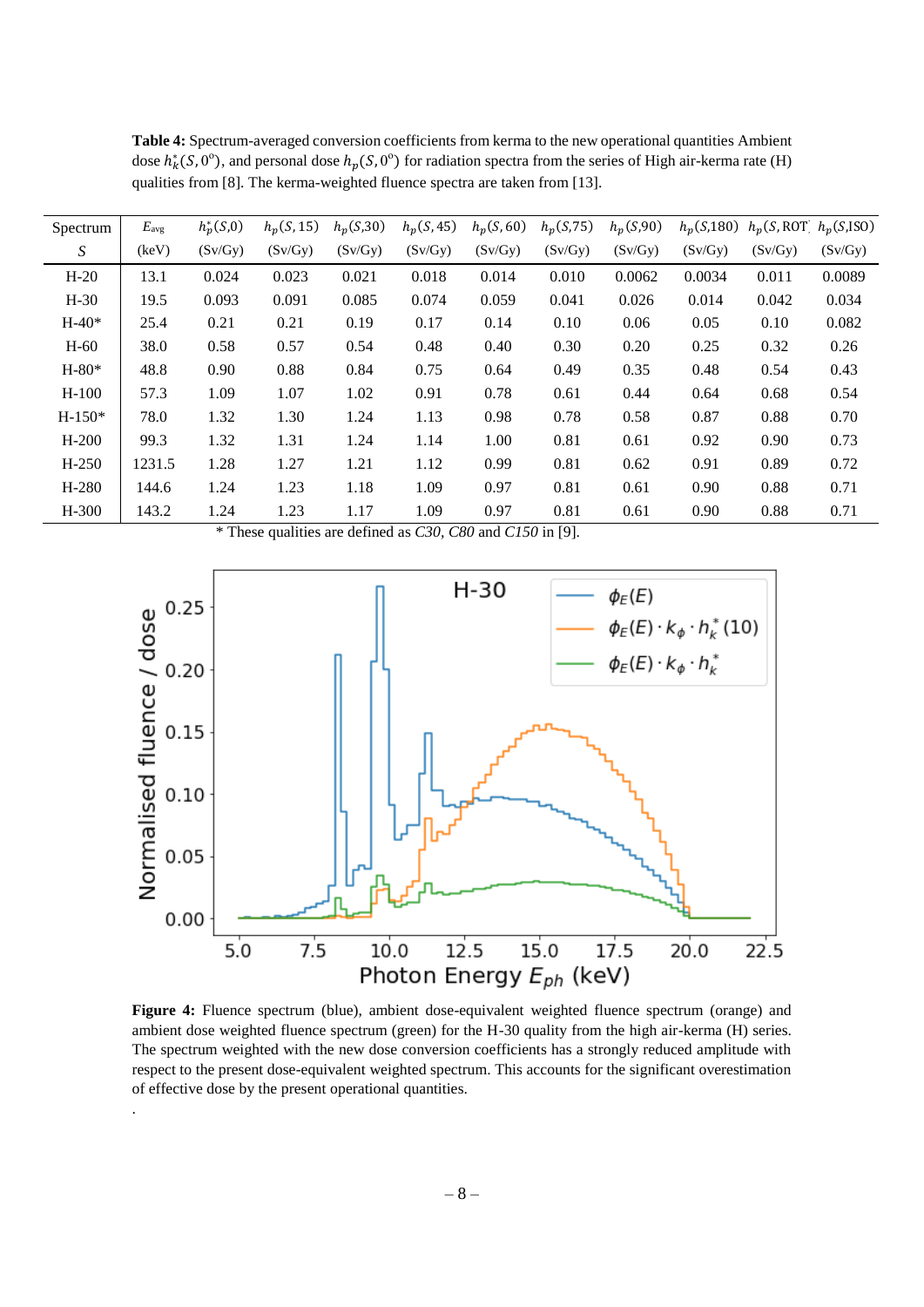

**Figure 6:** Fluence spectrum (blue), ambient dose-equivalent weighted fluence spectrum (orange) and ambient dose weighted fluence spectrum (green) for the H-300 quality from the high air-kerma (H) series. In this energy range, the overestimation of effective dose by the present operational quantity is about 20 %, reflected in the smaller difference between the dose-weighted spectra.

### **4.2 Radiation Qualities from IEC 61267**

The standard IEC 61267 describes x-Ray qualities for the calibration of monitoring instruments for diagnostic radiation units. They are summarized in the RQR-, RQA- and RQT series. The catalogue of Ankerhold contains a number of these spectra which were used to calculate spectrum-averaged conversion coefficients [12].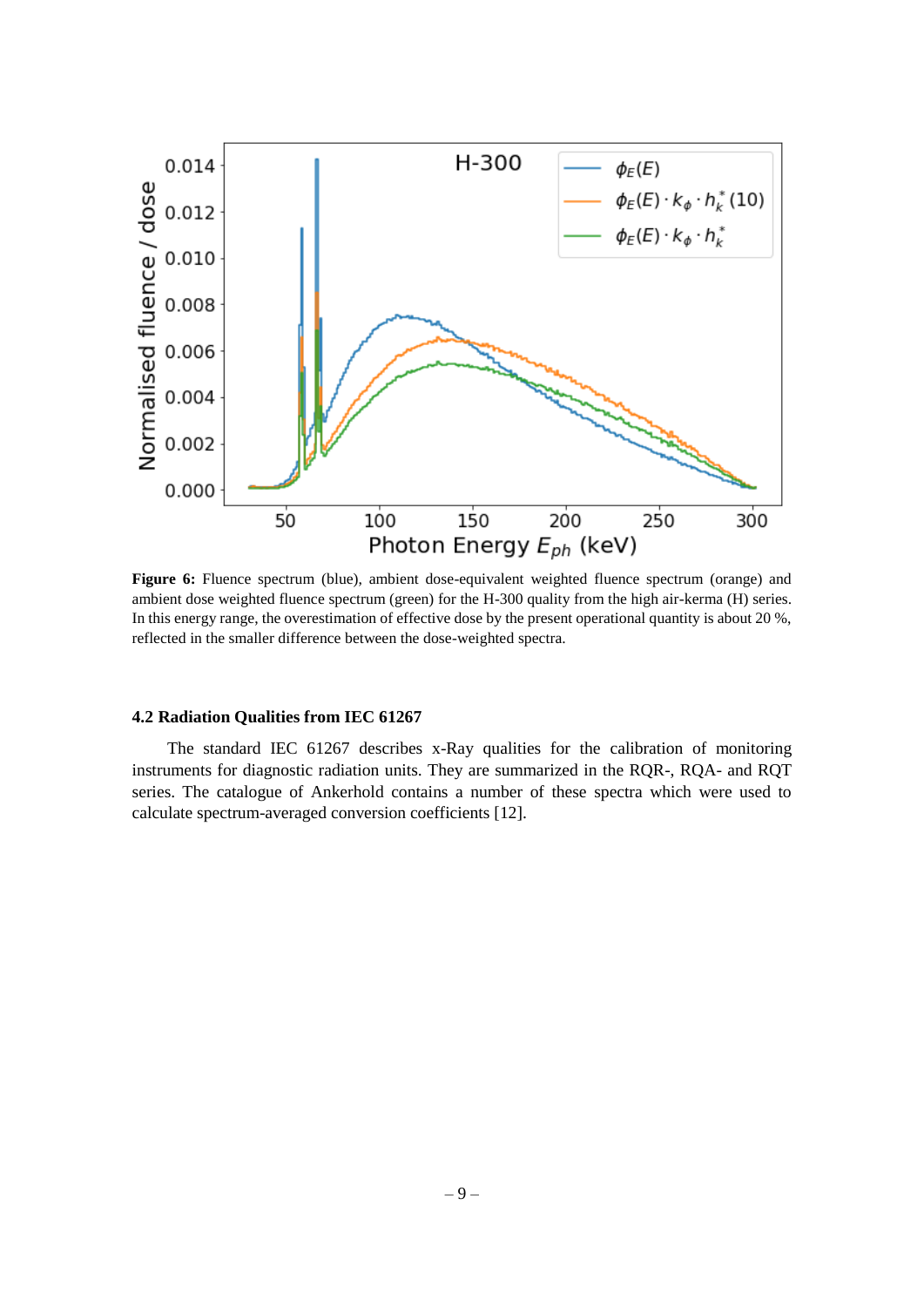| Spectrum         | $E_{\rm avg}$ | $h_p^*(S,0)$ | $h_p(S, 15)$ | $h_p(S,30)$ | $h_p(S, 45)$ | $h_p(S,60)$ | $h_p(S,75)$ | $h_p(S,90)$ | $h_p(S, 180)$ | $h_p(S, \text{ROT})$ | $h_p(S,ISO)$ |
|------------------|---------------|--------------|--------------|-------------|--------------|-------------|-------------|-------------|---------------|----------------------|--------------|
| S                | (key)         | (Sv/Gy)      | (Sv/Gy)      | (Sv/Gy)     | (Sv/Gy)      | (Sv/Gy)     | (Sv/Gy)     | (Sv/Gy)     | (Sv/Gy)       | (Sv/Gy)              | (Sv/Gy)      |
| RQR 2            | 28.2          | 0.31         | 0.31         | 0.29        | 0.26         | 0.21        | 0.15        | 0.10        | 0.09          | 0.16                 | 0.12         |
| RQR <sub>3</sub> | 32.4          | 0.41         | 0.40         | 0.38        | 0.34         | 0.28        | 0.20        | 0.14        | 0.14          | 0.22                 | 0.17         |
| RQR 4            | 36            | 0.49         | $0.48\,$     | 0.46        | 0.41         | 0.34        | 0.25        | 0.17        | 0.20          | 0.27                 | 0.22         |
| RQR 5            | 39.4          | 0.56         | 0.55         | 0.52        | 0.47         | 0.39        | 0.29        | 0.20        | 0.25          | 0.32                 | 0.25         |
| RQR 6            | 42.8          | 0.63         | 0.62         | 0.59        | 0.52         | 0.44        | 0.33        | 0.23        | 0.30          | 0.36                 | 0.29         |
| RQR 7            | 46            | 0.69         | 0.68         | 0.65        | 0.58         | 0.49        | 0.37        | 0.26        | 0.35          | 0.41                 | 0.33         |
| RQR 8            | 48.8          | 0.75         | 0.73         | 0.70        | 0.62         | 0.53        | 0.40        | 0.29        | 0.39          | 0.45                 | 0.36         |
| RQR 9            | 53.9          | 0.84         | 0.82         | 0.78        | 0.70         | 0.60        | 0.46        | 0.33        | 0.46          | 0.51                 | 0.41         |
| <b>RQR 10</b>    | 61            | 0.94         | 0.93         | 0.88        | 0.79         | 0.68        | 0.53        | 0.39        | 0.55          | 0.59                 | 0.47         |
| RQA <sub>2</sub> | 31.5          | 0.44         | 0.44         | 0.41        | 0.37         | 0.30        | 0.22        | 0.14        | 0.15          | 0.23                 | 0.18         |
| RQA <sub>3</sub> | 39.1          | 0.72         | 0.70         | 0.67        | 0.60         | 0.50        | 0.37        | 0.26        | 0.32          | 0.41                 | 0.32         |
| RQA4             | 46.1          | 0.95         | 0.93         | 0.89        | 0.79         | 0.67        | 0.51        | 0.36        | 0.50          | 0.57                 | 0.45         |
| RQA 5            | 52.3          | 1.12         | 1.09         | 1.04        | 0.93         | 0.80        | 0.61        | 0.44        | 0.64          | 0.69                 | 0.55         |
| RQA 6            | 58.2          | 1.24         | 1.21         | 1.16        | 1.04         | 0.89        | 0.69        | 0.51        | 0.75          | 0.78                 | 0.62         |
| RQA7             | 63.2          | 1.30         | 1.28         | 1.22        | 1.10         | 0.95        | 0.74        | 0.55        | 0.82          | 0.84                 | 0.67         |
| RQA8             | 67.8          | 1.34         | 1.32         | 1.26        | 1.13         | 0.98        | 0.77        | 0.57        | 0.87          | 0.88                 | 0.70         |
| RQA 9            | 76.5          | 1.37         | 1.35         | 1.28        | 1.16         | 1.01        | 0.81        | 0.60        | 0.91          | 0.91                 | 0.73         |
| <b>RQA 10</b>    | 88.1          | 1.36         | 1.34         | 1.27        | 1.17         | 1.02        | 0.82        | 0.61        | 0.93          | 0.92                 | 0.74         |
| <b>RQT</b>       | 70.6          | 1.32         | 1.30         | 1.23        | 1.12         | 0.97        | 0.76        | 0.57        | 0.85          | 0.86                 | 0.69         |

**Table 5:** Spectrum-averaged conversion coefficients from kerma to the new operational quantities ambient dose  $h_k^*(S, 0^\circ)$ , and personal dose  $h_p(S, 0^\circ)$  for radiation spectra from the series of diagnostic radiation qualities from [10]. The kerma-weighted fluence spectra are taken from [13].

# **5. Discussion**

Tables 1 - 5 contain important information for instrument designers, manufacturers and calibration services, The conversion coefficients listed here allow converting a measured or calculated value of the radiation field quantity kerma in air to the operational dose quantities *H*\* and  $H<sub>p</sub>(10)$  proposed by ICRU RC 26. This permits to evaluate the suitability of existing radiation protection dosimeters and survey instruments for assessing the new quantities.

In comparison with the conversion coefficients to the present operational quantities  $H^*(10)$ and  $H<sub>p</sub>(10)$  from [11], [12], the new conversion coefficients are lower, as could be expected from the monoenergetic conversion coefficients. Figure 7a shows the present and new conversion coefficients for the qualities in ISO 4037-1. The conversion coefficients for the x-ray qualities are plotted at the ordinate of their average fluence spectral energy *E*avg. The data points are situated in the vicinity of the monoenergetic curves, which are given for comparison. Closer inspection shows that the conversion coefficients for the N- and L- series fall nearly exactly on the curves, which means that they are equal to the monoenergetic conversion coefficients at  $E_{\text{avg}}$ . Figure 7b is a similar representation of the conversion coefficients for diagnostic x-ray qualities from IEC 61267. For these broad spectra, substitution of the spectral conversion coefficient with the one for *E*avg.is generally not possible.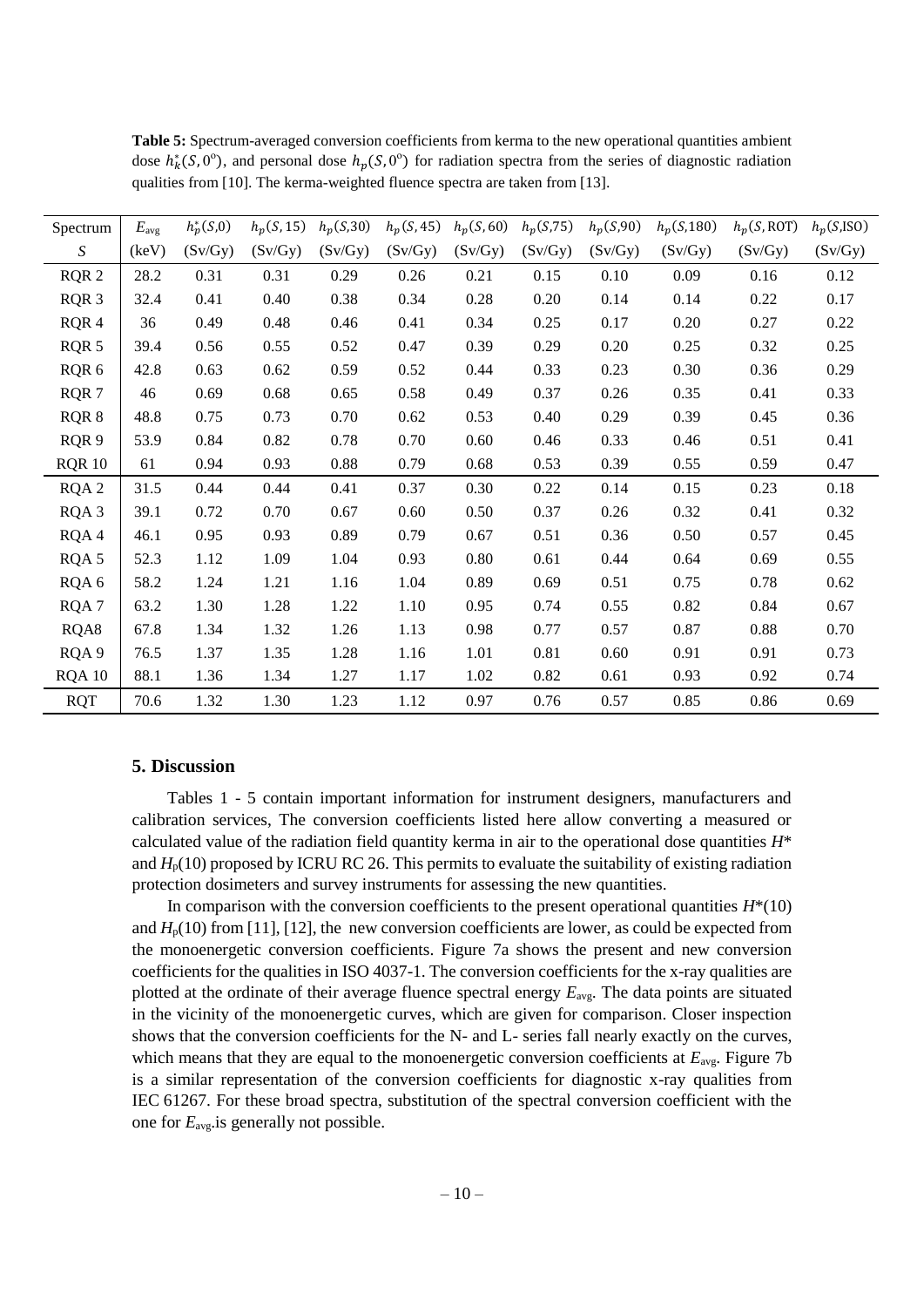

**Figure 7a:** Monoenergetic conversion coefficients for the present operational quantities  $H^{*}(10) = H_{p}(10, 0^{0})$  (full line) and for the new operational quantities  $H^{*} = H_{p}(0^{0})$  (dashed line). The data points grouped around the monoenergetic lines are the spectrum averaged conversion coefficients for the x-ray qualities from ISO 4037-1 [8] for the present and new operational quantities.



Figure 7b: Monoenergetic conversion coefficients for the present operational quantities  $H^{*}(10) = H_{p}(10, 0^{0})$  (full line) and for the new operational quantities  $H^{*} = H_{p}(0^{0})$  (dashed line). The data points grouped around the monoenergetic lines are the spectrum averaged conversion coefficients for the x-ray qualities from IEC 61267 [9] for the present and new operational quantities.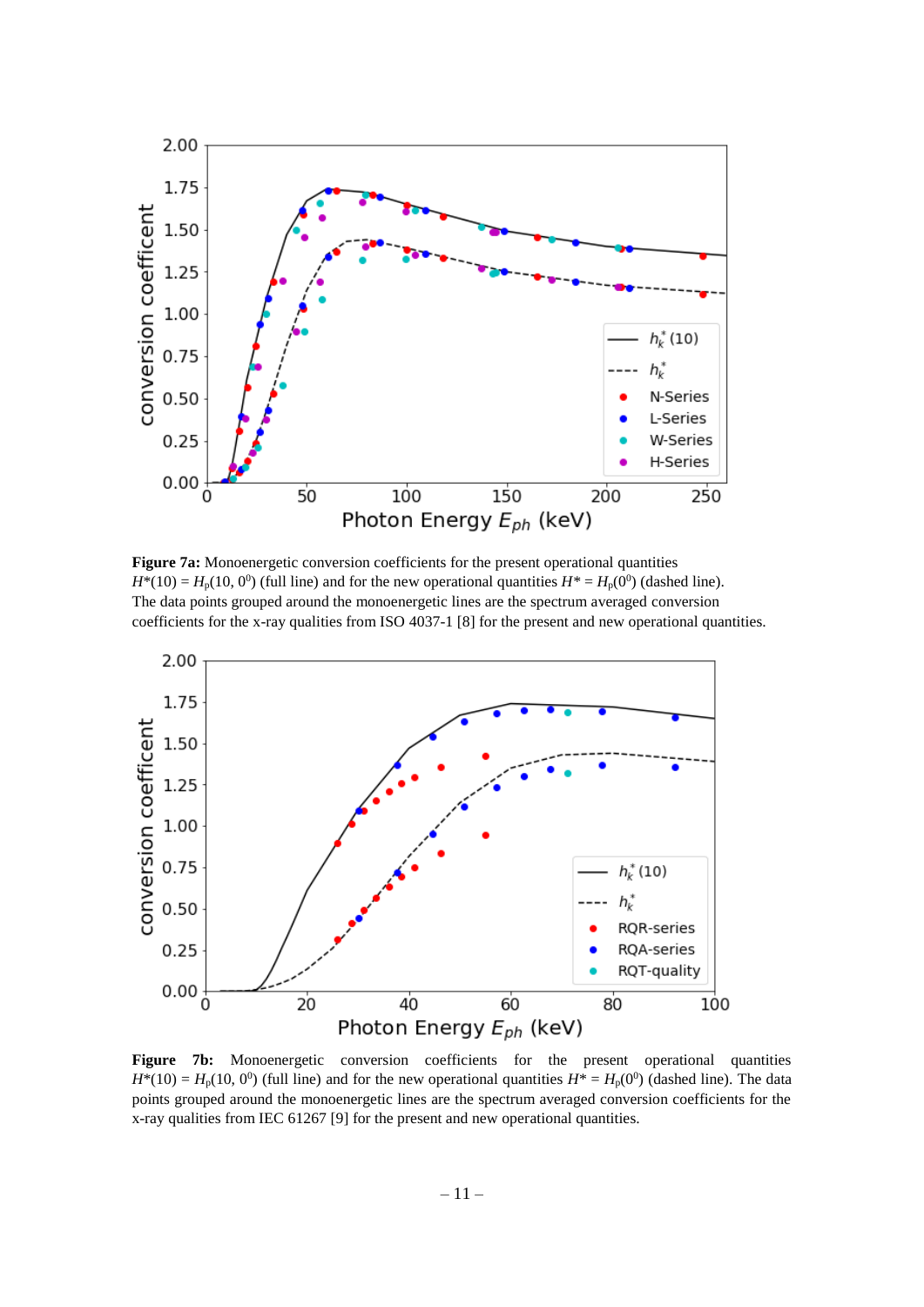#### **Acknowledgments**

Discussions with the members of ICRU Report Committee are gratefully acknowledged: N. E. Hertel, D. T. Bartlett, R. Behrens, J.-M. Bordy, A. Endo, G. Gualdrini and M. Pellicioni. This research did not receive any specific grant from funding agencies in the public, commercial, or not-for-profit sectors.

#### **References**

- [1] International Commission on Radiological Protection, The 2007 Recommendations of the International Commission on Radiological Protection, ICRP Publication 103, Ann, ICRP (Elsevier Science, Oxford) (2007).
- [2] International Commission on Radiological Protection, Adult Reference Computational Phantoms, ICRP Publication110, Ann. ICRP (Elsevier Science, Oxford) (2009).
- [3] International Commission on Radiological Protection Conversion Coefficients for Radiological Protection for External Radiation Exposures, ICRP Publication 116. Ann. ICRP (Elsevier Science, Oxford, 2010).
- [4] International Commission on Radiological Protection, Conversion Coefficients for Use in Radiological Protection against External Radiation, ICRP Publication 74, Ann. ICRP 26(3/4). (Elsevier Science, Oxford, 1996).
- [5] International Commission on Radiation Units and Measurements, Conversion Coefficients for Use in Radiological Protection against External Radiation, ICRU Report 57, (ICRU, Bethesda, 1998).
- [6] A. Endo, Calculation of Fluence-to-Effective Dose Conversion Coefficients for the Operational Quantity Proposed by ICRU RC26. Radiat. Prot. Dosim. 175 (2017) 378-387
- [7] T. Otto, N. E. Hertel, D. T. Bartlett, R. Behrens, J.-M. Bordy, G. Dietze, A. Endo, G. Gualdrini and M. Pellicioni, The ICRU Proposal for New Operational Quantities for External Radiation, Radiat. Prot. Dosim. 180 (2018) 10 – 16
- [8] International Organization for Standardization, X and gamma reference radiation for calibrating dosemeters and doserate meters and for determining their response as a function of photon energy — Part 1: Radiation characteristics and production methods, International Standard ISO 4037-1:2019(en) (ISO, Geneva, Switzerland, 2019).
- [9] Deutsches Institut für Normung e.V., Strahlenschutzdosimeter Teil 1: Allgemeine Regeln (Radiation protection dosimeters - Part 1: General), DIN 6818-1:2004-08 (Beuth Verlag, Berlin, 2004)
- [10] International Electrotechnical Commission, Medical diagnostic X-ray equipment Radiation conditions for use in the determination of characteristics, International Standard IEC 61267:2005 (IEC, Geneva, Switzerland, 2005)
- [11] U. Ankerhold, R. Behrens and P. Ambrosi, X-ray spectrometry of low energy photons for determining conversion coefficients from air kerma,  $K_a$ , to personal dose equivalent,  $H_p(10)$ , for radiation qualities of the ISO narrow spectrum series, Radiat. Prot. Dosim. 81 (1999) 247 - 258
- [12] U. Ankerhold, Catalogue of X-ray spectra and their characteristic data -ISO and DIN radiation qualities, therapy and diagnostic radiation qualities, unfiltered X-ray spectra, PTB-Bericht: PTB-Dos-34 (PTB Braunschweig, 2000)